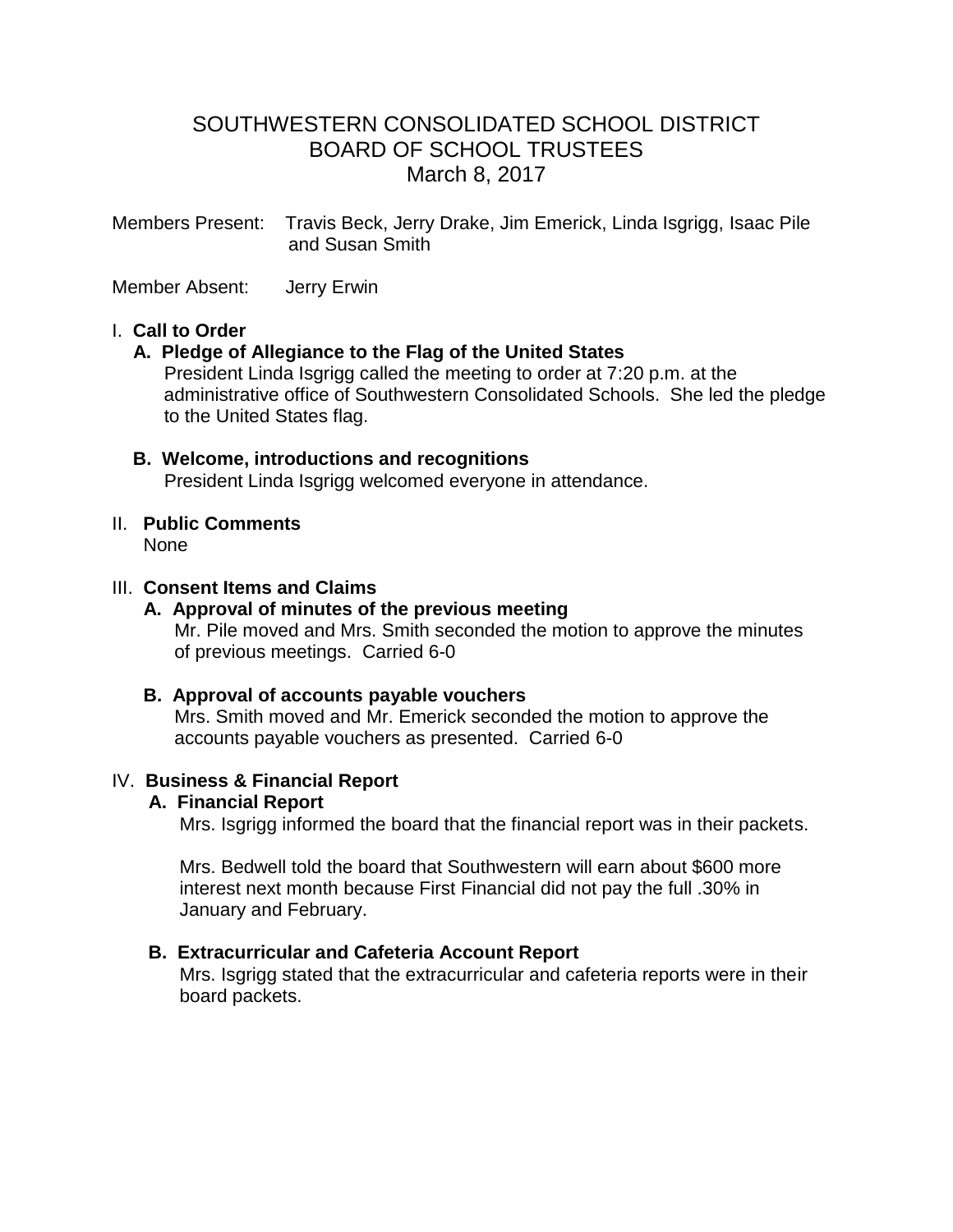#### V. **New Business**

#### **A. Recommend the acceptance of donations**

- \$1,408.76 from the SWE PTO for playground equipment
- \$50.00 from Mt. Auburn Christian Church for the Spartan Cupboard

Mr. Emerick moved and Mrs. Smith seconded. Carried 6-0

#### **B. Recommend the acceptance of grants**

• Indiana Literacy Early Intervention Grant for \$2,250 (used for Burst reading interventions in the primary grades)

Mr. Beck moved and Mr. Emerick seconded. Carried 6-0

### **C. Recommend approval of out-of-state and/or overnight field trips**

- FFA to attend the State FFA Convention at Purdue from 6-19-17 to 6-22-17
- Two ERC students to travel to Washington D.C. 6-11-17 to 6-16-17 to participate in the Close Up program courtesy of the Simon Youth Foundation.

Mrs. Smith moved and Mr. Drake seconded. Carried 6-0

 **D. Recommend approval to offer Supervised Agricultural Experience during the summer pending sufficient enrollment of 15 students** Mrs. Meyer would like to offer SAE during the summer pending sufficient enrollment.

Mr. Beck moved and Mr. Drake seconded. Carried 6-0

 **E. Recommend approval of the 2017-18 out-of-district enrollment policy** Dr. Maurer recommend approval of the 2017-18 out-of-district enrollment policy.

Mr. Beck moved and Mrs. Smith seconded. Carried 6-0

 **F. Recommend approval of the 2017-2021 bus contract** Dr. Maurer recommended approval of the 2017-2021 bus contract.

Mr. Beck moved and Mr. Pile seconded. Carried 6-0.

 **G. Recommend approval for 2017-2021 bus contract awards, pending all contractual requirements are met for vendors with a signed contract** Dr. Maurer recommended approval for 2017-2021 bus contract awards, pending all contractual requirements are met for vendors with a signed contract.

Mr. Pile moved and Mrs. Smith seconded. Carried 6-0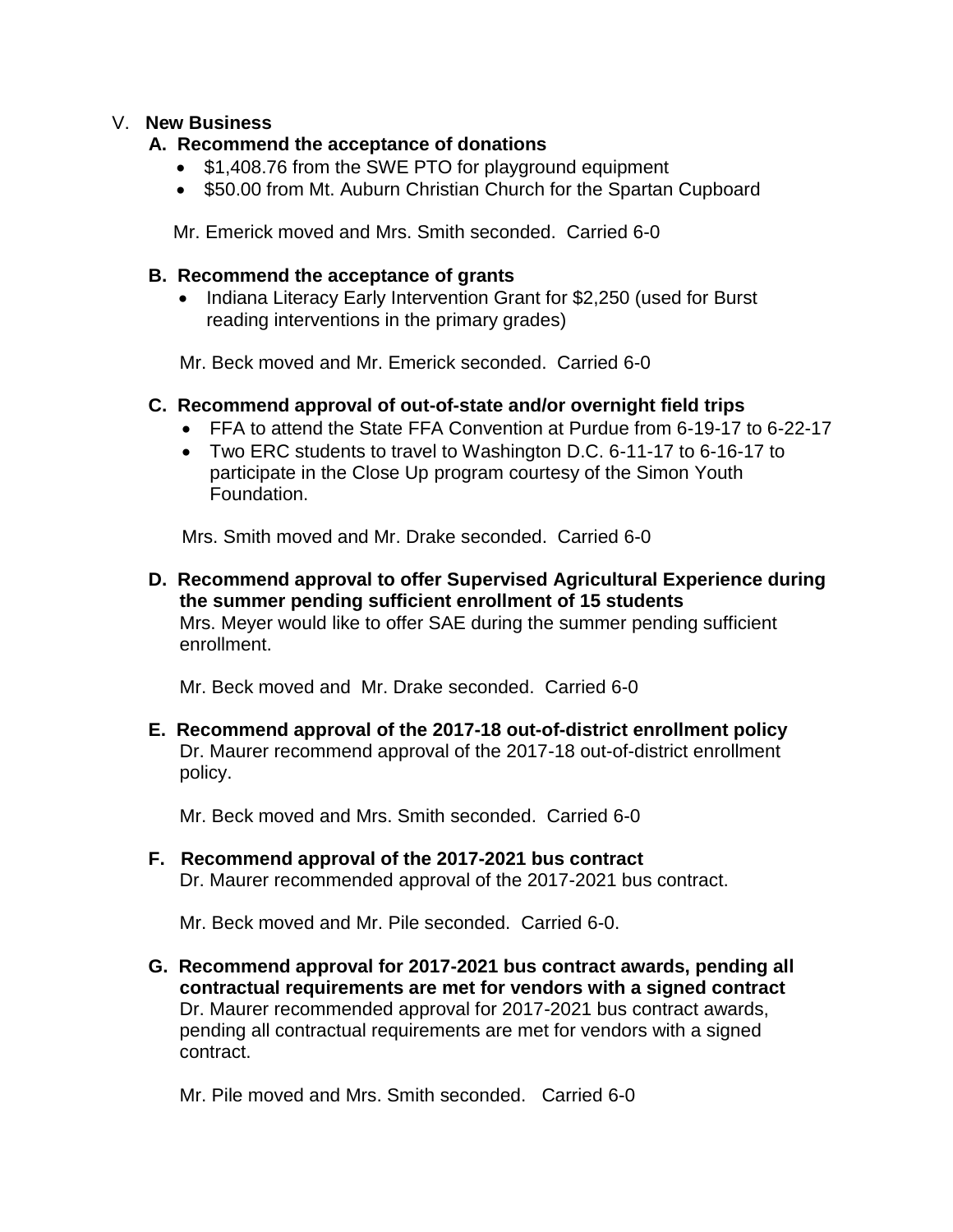**H. Other**

None

#### VI. **Reports & Presentations A. Food Service Director Report**

Mrs. Elliott informed the board that the cafeteria has been doing very well even though there have been repairs to equipment. She said that this week was National School Breakfast week and all students from preschool to 12<sup>th</sup> grade were offered free breakfast this week. Mrs. Elliott informed the board about the cooking classes that she has with the children that have been funded by Fuel Up to Play 60. She said that funding will end this school year. She stated that there will probably be fundraisers held next school year to continue programs that have started through that program. She also told the board that currently the cafeteria has been using Lunchbox and Efunds as the computer systems in the lunchroom but the systems do not work well together. Mrs. Elliott would like to purchase a lunchroom system from eTrition. She said this program would provide an EZSchoolPay and EZMealApp, online free/reduced applications, direct certification uploads, state reports and menu build applications.

Mrs. Elliott asked the board to approve eTrition as our new cafeteria software.

Mr. Beck moved and Mrs. Smith seconded. Carried 6-0

### **B. Principal Reports**

Mr. Chase mentioned that the Mid Hoosier Conference Banquet was being held tonight and the high school basketball team and Mr. Days would be honored. He said Monday night is County Band Night so the Winter Sports Award Program originally scheduled for Monday night will be moved to Tuesday. He also said that Southwestern High School had a career fair today that was organized by Mr. Fortune and tweeted out by Mr. Days. He stated that it was a very nice event. Mr. Chase told the board that his kids enjoy attending Southwestern and when his daughter was ill she really didn't want to miss.

 Mr. Edwards said that the first round of ISTEP went very smoothly. He said some of the students said that they were doing harder work in their classrooms than what was on the ISTEP test. He mentioned that Preschool/Kindergarten roundup will be next week. Mr. Edwards also thanked our nurses' aide, Mrs. Fiesbeck, for the outstanding job she has been doing advertising that event.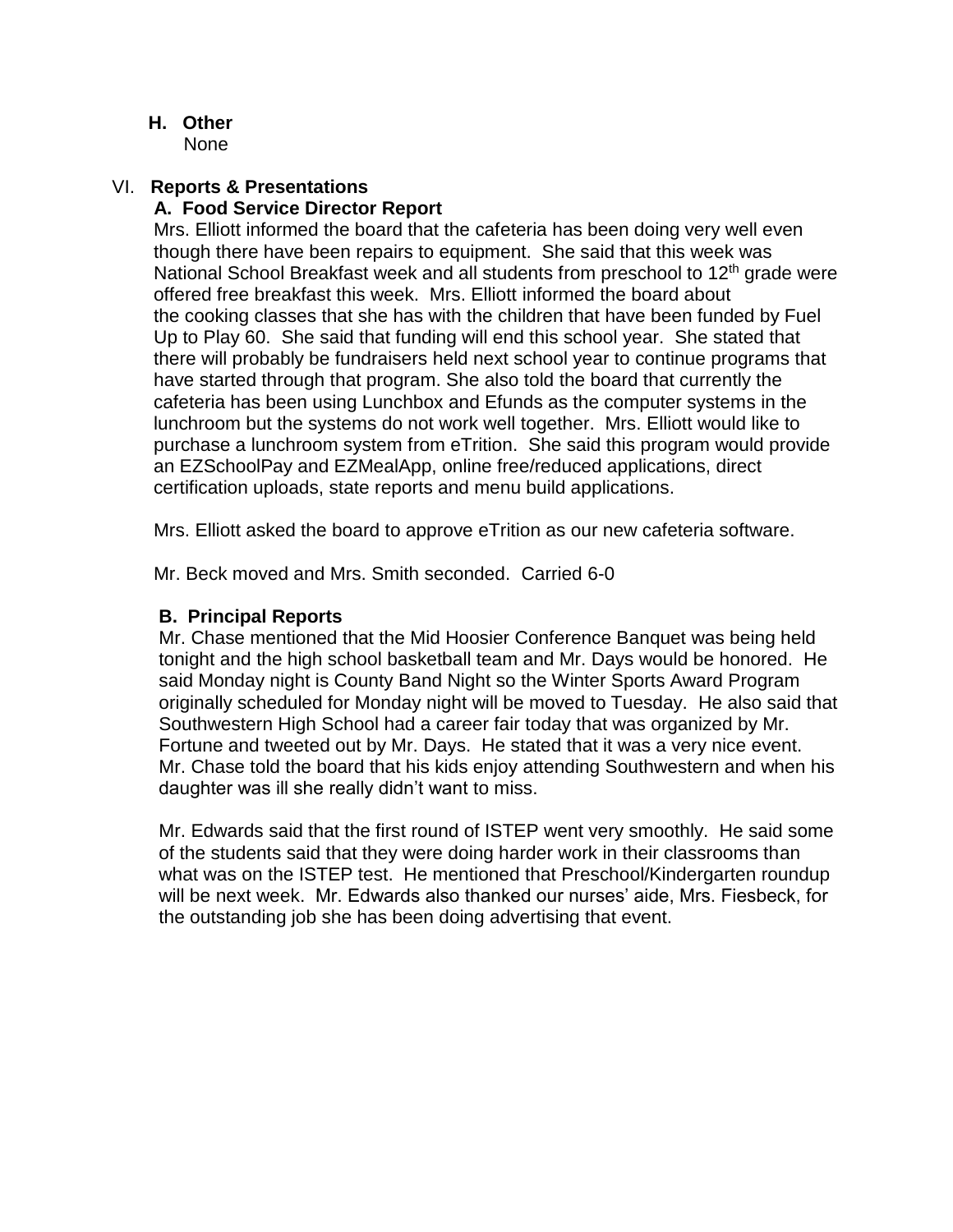### **C. Superintendent's Report**

Dr. Maurer distributed the Annual Performance Report to everyone in attendance. The report indicated that both of our schools had testing scores that were much higher than the state average. Dr. Maurer mentioned that improvement needs to be made in the number of students with 10 or more days absent. Mr. Beck asked why there were zeros listed on the report and Dr. Maurer explained that some of the numbers didn't populate and those zeros will not be counted against Southwestern. Mr. Beck acknowledged that the schools are doing a great job instructing the students.

### VII. **Personnel**

## **A. Staff Leaves/Resignations/Terminations**

Resignation of Katie Mudd as varsity volleyball coach

Mr. Pile moved and Mrs. Smith seconded. Carried 6-0

### **B. Recommendations to Hire**

- Angie Kahler substitute art teacher for Mrs. Korkhouse, effective 3-1-17 through the end of the school year
- Pam Meyer Supervised Ag Experience during the summer pending sufficient enrollment
- Jacob Slusher volunteer boys track coach
- Doyle Swanson volunteer junior boys basketball coach (assist with summer practice)
- Brittany Schaler varsity assistant softball coach
- Andrew Abel–volunteer baseball coach

Mr. Beck moved and Mrs. Smith seconded. Carried 6-0

## **C. Other**

None

## VIII.**Superintendent Comments**

Dr. Maurer congratulated Emma Korkhouse and her husband on the birth of their son born on February 20th. She also congratulated Toby Church on the Excellence in Education Award that Southwestern received from ACEC Indiana.

#### IX. **Board Member Comments**

 Mrs. Smith thanked the staff in attendance for their hard work. She said she is proud of what Southwestern is doing. She also said that her son was asked to attend another school but he chose to stay here.

 Mrs. Isgrigg thanked Dr. Maurer for attending the ACEC Indiana Engineering Excellence Awards program with her.